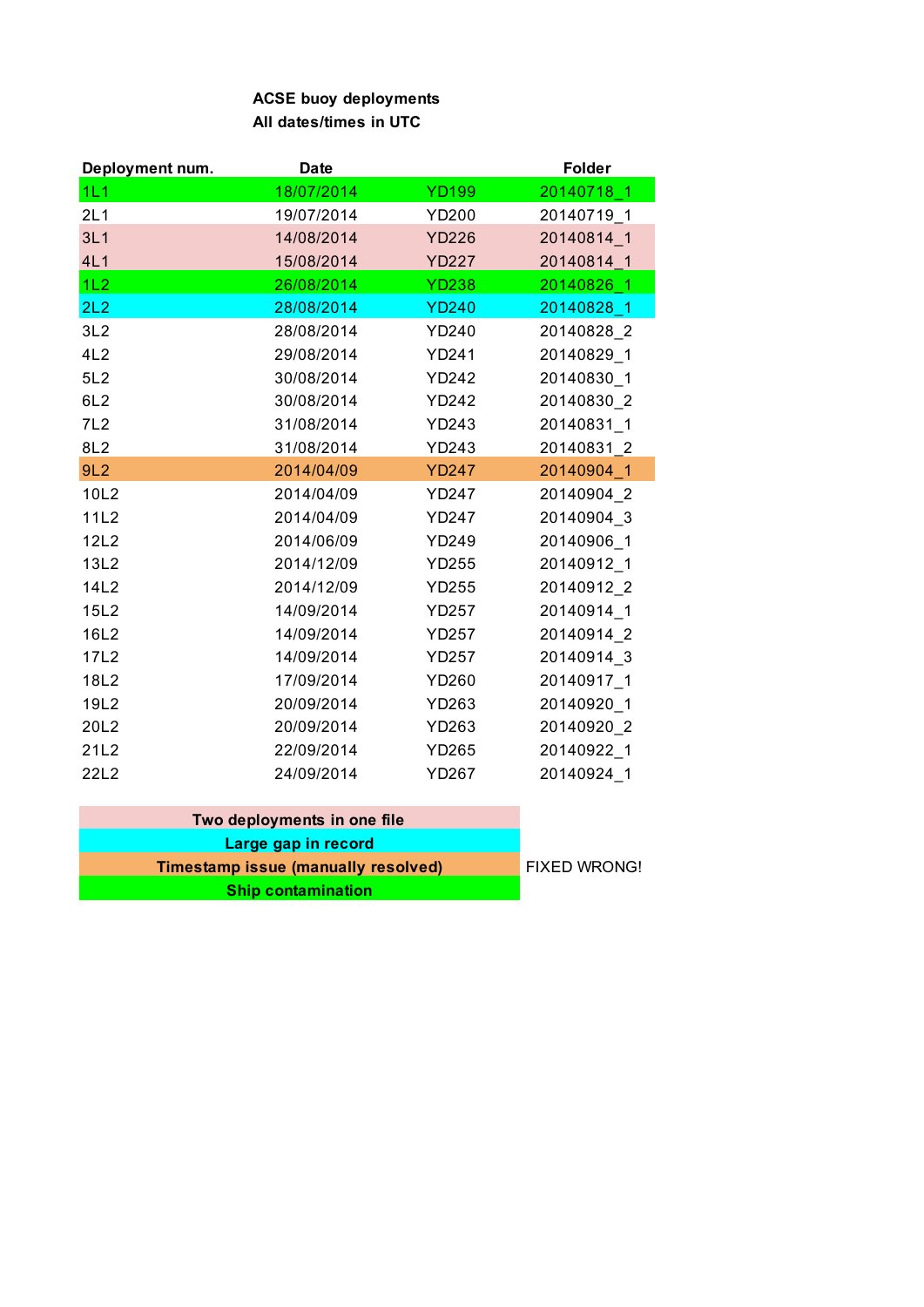|                  |         |            | Мε       |
|------------------|---------|------------|----------|
| 1D stats         | Lat     | Lon        | In water |
|                  | 76.774  | 125.83     | 13:18    |
| <b>RDT</b>       | 76.893  | 127.798    | 12:50    |
|                  | 74.322  | $-171.444$ | 22:25    |
| <b>SDT</b>       | 74.398  | $-169.671$ | 03:24    |
| $\omega_{\rm c}$ | 72.821  | $-175.486$ | 06:30    |
| $\blacksquare$   | 75.172  | 179.875    | 21:10    |
| <b>RDT</b>       | 75.143  | 179.862    | 22:50    |
| <b>RDT</b>       | 75.475  | $-179.757$ | 20:27    |
| <b>RDT</b>       | 75.304  | $-179.627$ | 06:50    |
| <b>RDT</b>       | 75.079  | $-179.988$ | 21:38    |
| <b>RDT</b>       | 75.505  | $-179.092$ | 07:58    |
| <b>RDT</b>       | 75.025  | 179.833    | 20:45    |
| <b>RDT</b>       | 76.4672 | 176.7894   | 01:00    |
| <b>RDT</b>       | 76.3642 | 176.4383   | 04:02    |
| <b>RDT</b>       | 76.3209 | 175.8902   | 08:02    |
| <b>RDT</b>       | 76.4074 | 173.9226   | 07:05    |
| <b>RDT</b>       | 79.8183 | 154.1786   | 03:22    |
| <b>RDT</b>       | 79.9228 | 154.3826   | 06:36    |
| <b>RDT</b>       | 81.329  | 141.7355   | 03:20    |
| <b>RDT</b>       | 81.063  | 142.1099   | 09:00    |
| <b>RDT</b>       | 80.4743 | 142.9158   | 22:20    |
| <b>RDT</b>       | 80.7008 | 142.1143   | 06:35    |
| <b>RDT</b>       | 84.5113 | 151.9179   | 02:08    |
| <b>RDT</b>       | 85.1343 | 151.5701   | 21:33    |
| <b>RDT</b>       | 84.269  | 148.7352   | 02:19    |
| <b>RDT</b>       | 84.7222 | 150.9535   | 22:45    |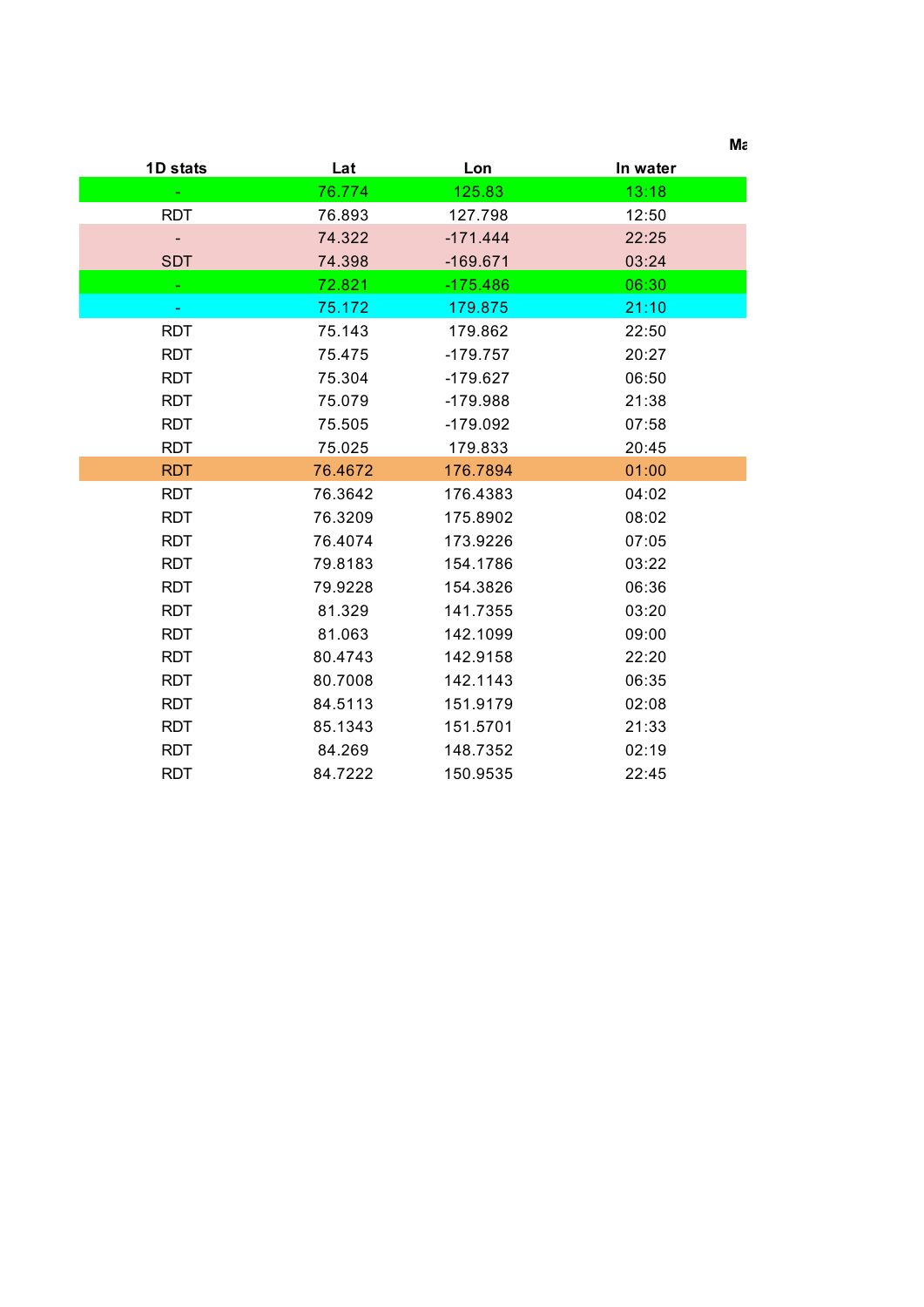| inually recorded times (UTC) |                        | <b>Used .RDT timeser</b> |
|------------------------------|------------------------|--------------------------|
| <b>Undisturbed waves</b>     | <b>Recovery begins</b> | <b>Start</b>             |
|                              | 15:00                  |                          |
| 13:00                        | 18:29                  | 13:05                    |
| 22:27                        | 23:50                  |                          |
| 03:26                        | 04:30                  | 03:26                    |
| $\omega$                     | μ,                     | ω.                       |
| 21:25                        | 10:55:00 PM (?)        |                          |
| 22:52                        | 23:30                  | 22:52                    |
| 20:34                        | 21:55                  | 20:42                    |
| 07:00                        | 07:45                  | 07:05                    |
| 21:52                        | 23:54                  | 21:52                    |
| 08:05                        | 08:40                  | 08:10                    |
| 20:55                        | 22:55                  | 21:05                    |
| 01:10                        | 02:00                  | 01:15                    |
| 04:10                        | 05:38                  | 04:15                    |
| 08:13                        | 09:27                  | 08:15                    |
| 07:15                        | 08:32                  | 07:15                    |
| 03:25                        | 03:56                  | 03:30                    |
| 06:41                        | 08:54                  | 06:45                    |
| 03:25                        | 05:40                  | 03:25                    |
| 09:03                        | 10:05                  | 09:10                    |
| 22:23                        | 00:43                  | 22:30                    |
| 06:39                        | 08:11                  | 06:43                    |
| 02:15                        | 05:33                  | 04:15                    |
| 23:01                        | 00:43                  | 23:01                    |
| 02:21                        | 03:19                  | 02:30                    |
| 22:55                        | 00:07                  | 23:03                    |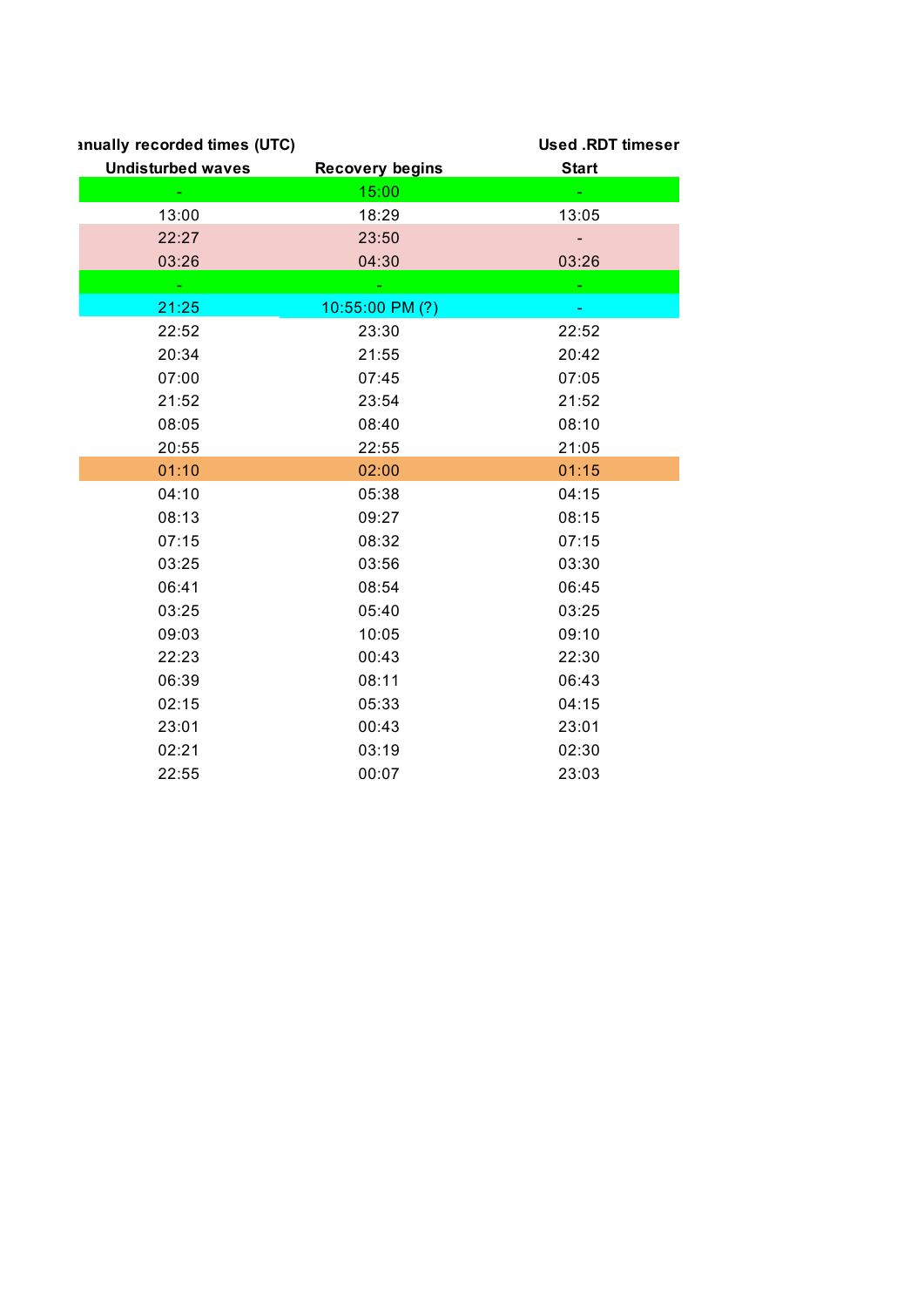| ies start/end (UTC) |                            |
|---------------------|----------------------------|
| End                 | <b>Good duration (min)</b> |
|                     | $\mathbf 0$                |
| 18:30               | 325                        |
|                     | $\mathbf 0$                |
| 04:30               | 64                         |
|                     | $\mathbf 0$                |
|                     | $\boldsymbol{0}$           |
| 23:45               | 38                         |
| 21:55               | 73                         |
| 07:50               | 45                         |
| 23:50               | 118                        |
| 08:35               | 25                         |
| 23:05               | 120                        |
| 02:00               | 45                         |
| 05:45               | 90                         |
| 09:35               | 80                         |
| 08:32               | 77                         |
| 03:52               | 22                         |
| 09:00               | 133                        |
| 04:30               | 65                         |
| 10:05               | 55                         |
| 00:43               | 133                        |
| 08:11               | 88                         |
| 05:33               | 78                         |
| 00:43               | 102                        |
| 03:25               | 55                         |
| 00:10               | 67                         |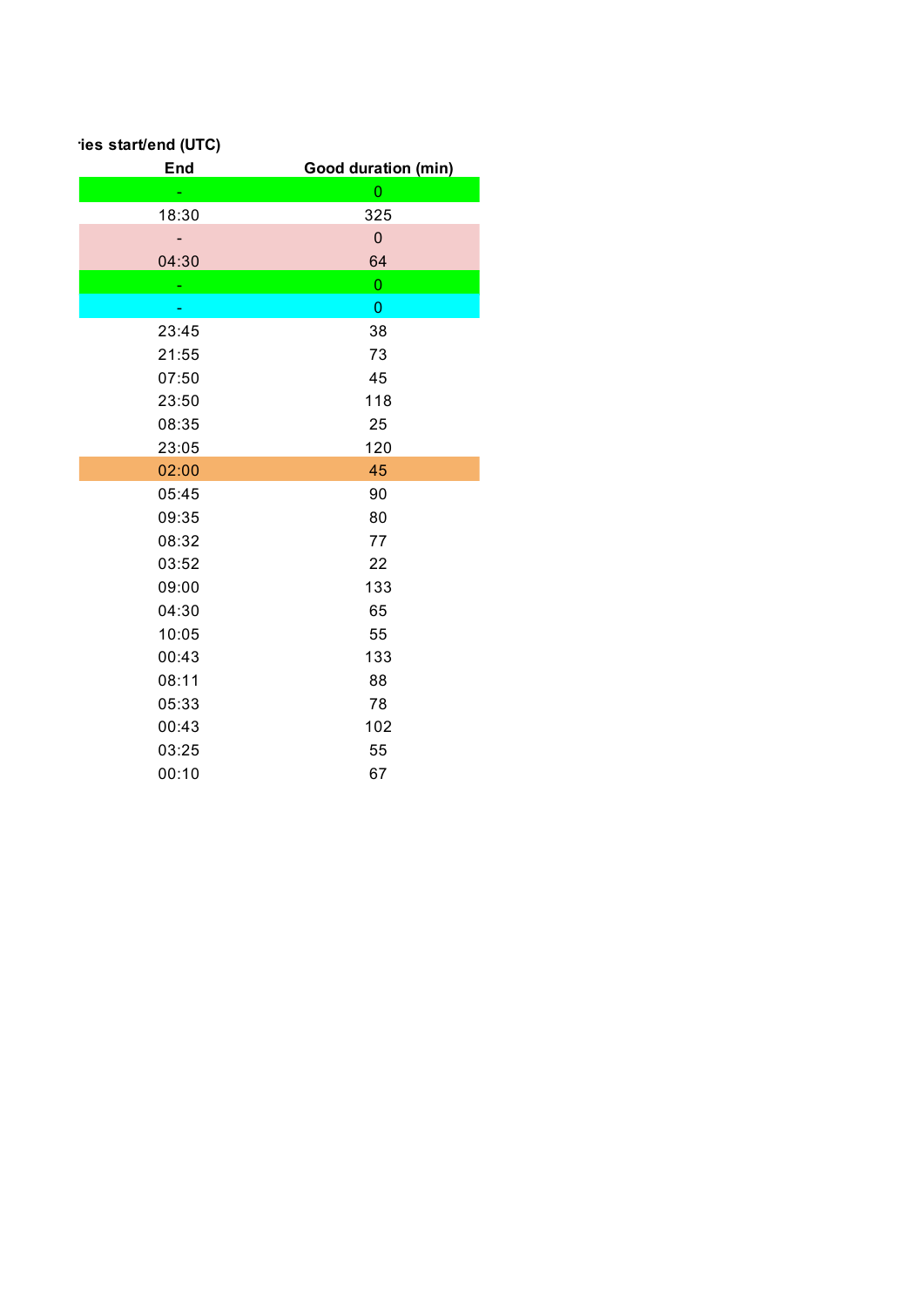## **Conditions**

Waves built slightly during the day, the died down a little early evening

Big bit of open water but ice visible all around, ~6 m/s

 $~10 \text{ m/s}$ 

-

Light winds

Sea ice present, NW winds 8-10 m/s

Sea ice, NW winds 8 m/s

Sea Ice, winds 8 m/s from NW

Light winds. Sea Ice

10 m/s winds, drifted ~ 2nm, Sea Ice

Lovely! Balmy, light winds and glourious sunset. Sea Ice

Sea Ice

Winds < 6 m/s, initially short fetch, very small wave field, few floating bergs.

Winds < 8 m/s, initially near ice, short fetch growing, small wave field, few floating bergs.

Winds < 4 m/s, very calm, few floating bergs.

Winds decreasing from ~10 to 2, sea ice present

Near ice edge, with scattered small floes; winds  $\sim$  6 m/s, no wind waves, swell from SW

Swell, some sea ice.

\*buoy drifted back to ship around 04:32 & then out again around 04:46

winds ~ 8 m/s from SSW, open water, both wind waves & swell

open water,WSW winds 6-9 m/s; scattered snow showers

winds SE 8-10 m/s, sizeable swell, waves ~1.5-2 m??

On-ice SSE winds 6-8 m/s, -5.5C (within ice-modified air to east)

In pancake ice, but in Oden drift track, weak 5 m/s on-ice flow

In open water, with off-ice flow from ENE at about 6-8 m/s

In thin pancake/frazil ice, winds ~4 ms/ from 270, T~ -7C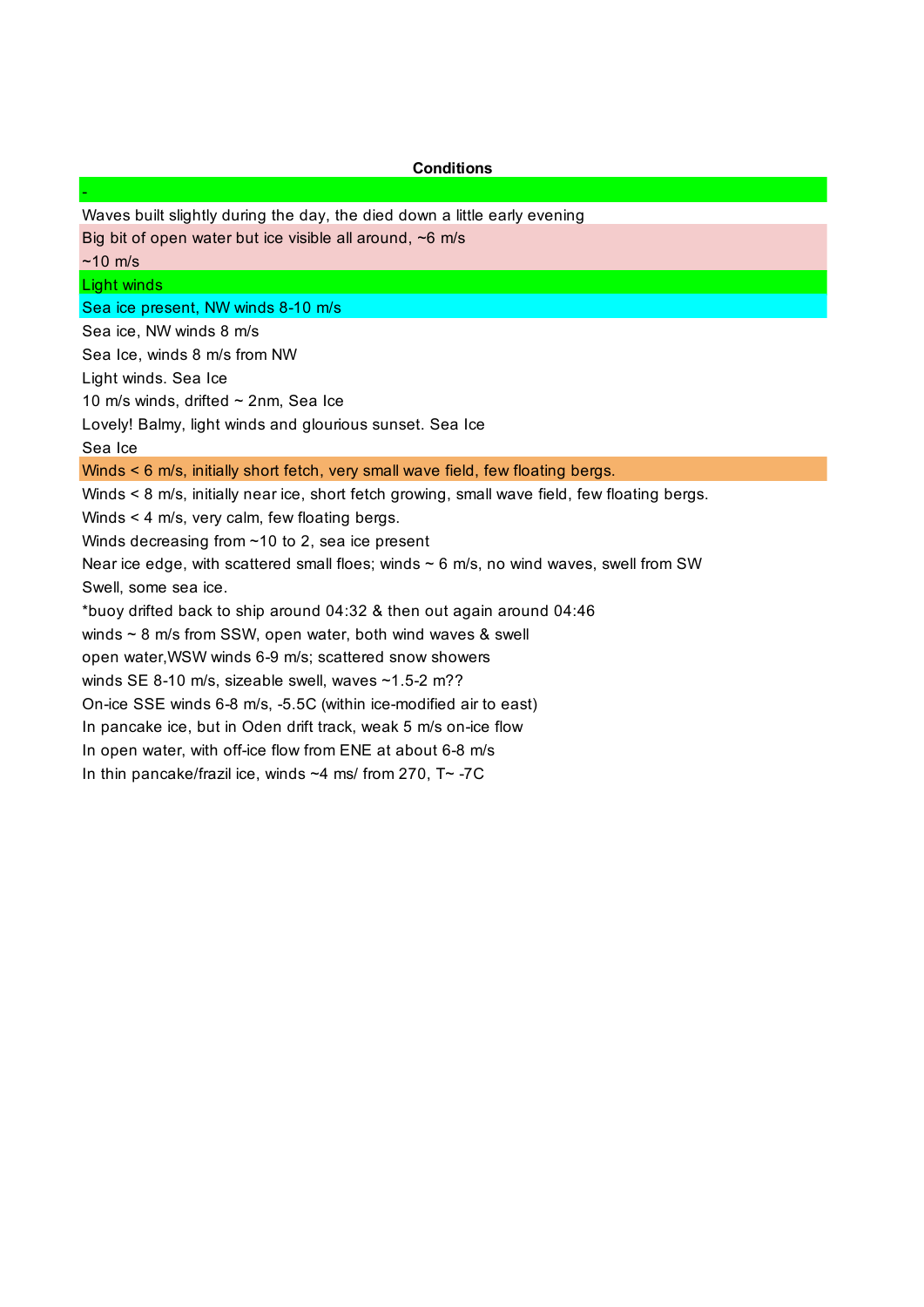## Lay alongside ship whole time.

18:18 – 18:25 pulling in towards ship – buoy was drifting too far to port

Waverider left on power for next deployment…

Log file indicates repeated restart after file error - probably a result of the false power up and down when initially sta First L2 attempt, didn't get buoy away from ship side.

Had to end somewhat quickly after CTD caught on iceberg. Not sure if data from this deployment is ok - big gap. Ph Photos taken to document fetch, including radar screen

Initially used only 2/3 of tether, worried about ice. All tether from 21:30. Photos taken to document fetch, incl radar sc Buoy powered up for quite a while before deployment, due to dinner. Photos taken to document fetch, incl radar sc Photos taken to document fetch, incl radar screen

GoPro on buoy and one under rear most float. Buoy had to stay on shortish tether due to ship operations (no more Photos taken to document fetch, incl radar screen

Photos taken to document fetch, incl radar screen

Photos taken to document fetch, incl radar screen

Photos taken to document fetch, incl radar screen

At around 08:00 had to pull buoy in a bit to avoid ice flow. Photos taken to document fetch, incl radar screen Buoy not drifting out very far because ship not drifting; possibly some reflection of waves back to buoy

Excellent deployment, TSX overpass@22:00 Sep 14

Photos to document wave conditions (Ola?)

Swell and wind waves from south

Noticeable swell from south propagating throiugh pancake ice

Buoy drifted in ship's wake through pancake ice, but weak swell from SSW representative of that in ice. Thicker pan